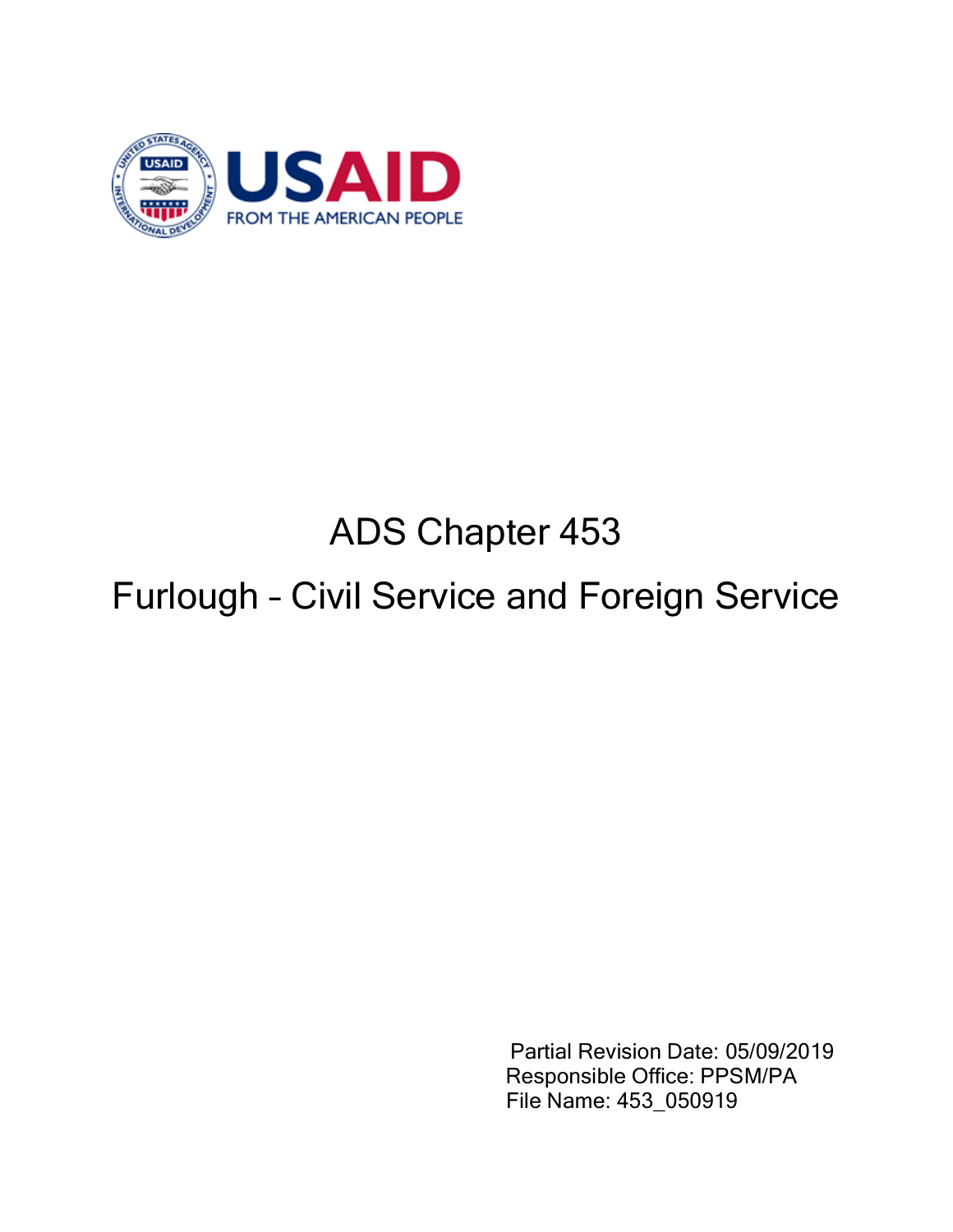### **Functional Series 400 – Human Resources ADS 453 – Furlough – Civil Service and Foreign Service POC for ADS 453: Nancy Durosseau, (202) 712-4236, [ndurosseau@usaid.gov](mailto:ndurosseau@usaid.gov)**

## **Table of Contents**

| 453.1    |                                             |
|----------|---------------------------------------------|
| 453.2    |                                             |
| 453.3    | POLICY DIRECTIVES AND REQUIRED PROCEDURES 3 |
| 453.3.1  |                                             |
| 453.3.2  |                                             |
| 453.3.3  |                                             |
| 453.3.4  |                                             |
| 453.3.5  |                                             |
| 453.3.6  |                                             |
| 453.3.7  |                                             |
| 453.3.8  |                                             |
| 453.3.9  |                                             |
| 453.3.10 |                                             |
| 453.3.11 |                                             |
| 453.3.12 |                                             |
| 453.4    |                                             |
| 453.4.1  |                                             |
| 453.4.2  |                                             |
| 453.5    |                                             |
| 453.6    |                                             |
|          | $\overline{2}$<br>ADS Chapter 453           |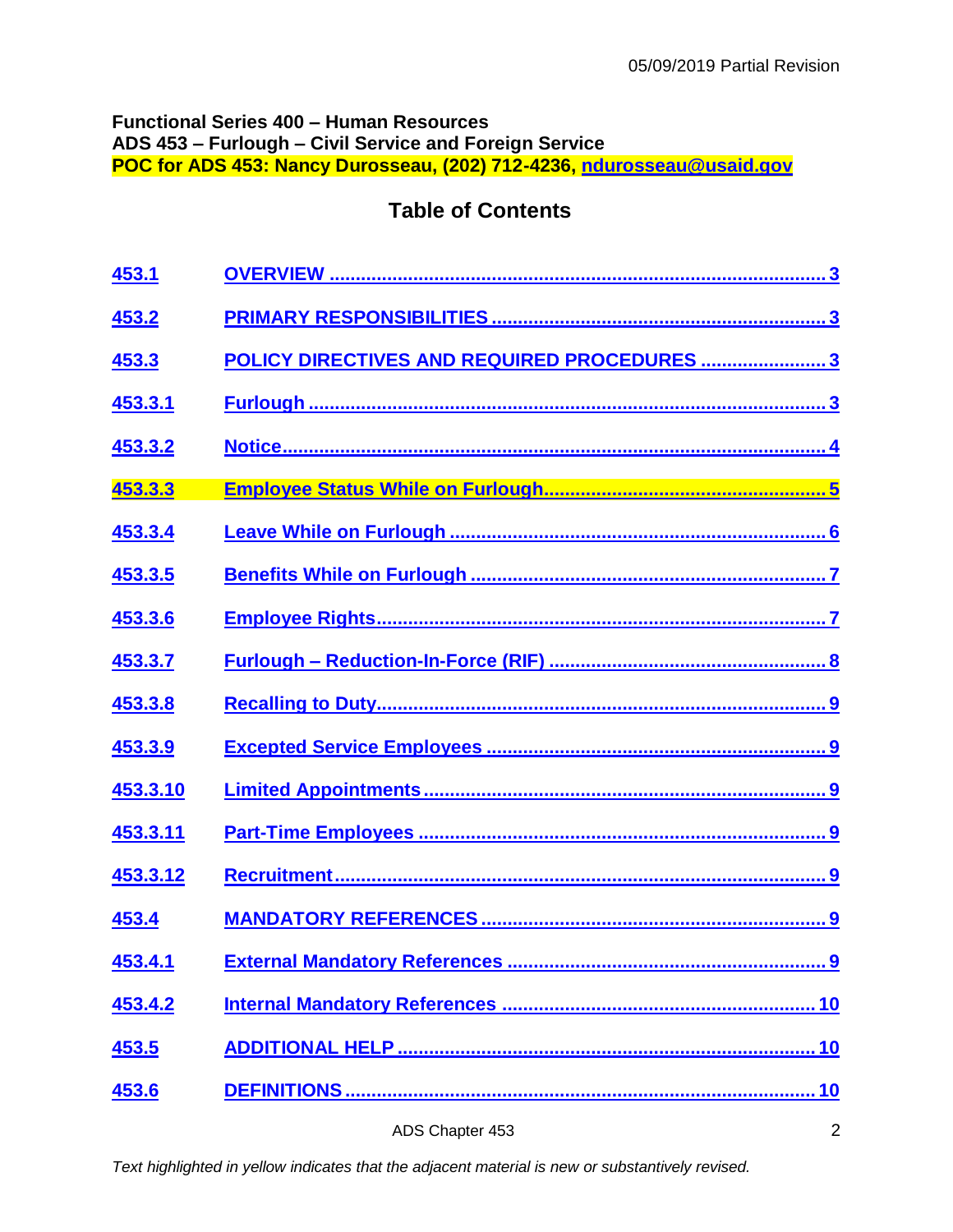## **ADS 453 – Furlough – Civil Service and Foreign Service**

## <span id="page-2-0"></span>**453.1 OVERVIEW**

Effective Date: 09/18/2002

This chapter provides the authorities, policies, and essential procedures to be followed in furlough actions that affect USAID Civil and Foreign Service employees. This chapter pertains to furloughs that are 30 calendar days or less.

## <span id="page-2-1"></span>**453.2 PRIMARY RESPONSIBILITIES**

Effective Date: 09/18/2002

**a.** The **USAID Administrator** is responsible for making the final decision on the use, extent, and duration of furloughs.

**b.** The **Deputy Chief Human Capital Officer, Human Capital and Talent Management (DCHCO/HCTM)** is responsible for carrying out the furlough in consultation with affected Agency management.

## <span id="page-2-2"></span>**453.3 POLICY DIRECTIVES AND REQUIRED PROCEDURES**

## <span id="page-2-3"></span>**453.3.1 Furlough**

Effective Date: 09/18/2002

The Agency must implement a furlough without regard to the race, sex, color, age, religion, national origin, disability, marital status or political affiliation of the affected employees.

Agency management and operating officials shall explore other means of responding to the need for a furlough before implementing a furlough.

A furlough must not last for more than 30 days over a one year period and shall be used only when it seems certain that the reduction is temporary. Furloughed employees must be returned to duty in the position from which furloughed. A furlough is not a commitment of recall.

The Agency must make certain that the burden of any furlough is equitably shared by both FS and CS employees. The Agency must ensure that the sharing of the burden will not interfere with appropriations or the effective and efficient management of the Agency's programs, operations, or resources.

Reduction in force (RIF) procedures must be followed to furlough an employee when the furlough will be for more than 30 consecutive days, or more than 22 work days if done on a noncontinuous basis, and is caused by a shortage of funds or other nondisciplinary reasons (see **[ADS 452](http://www.usaid.gov/ads/policy/400/452)**, **[455](http://www.usaid.gov/ads/policy/400/455)**, and **[456](http://www.usaid.gov/ads/policy/400/456)**).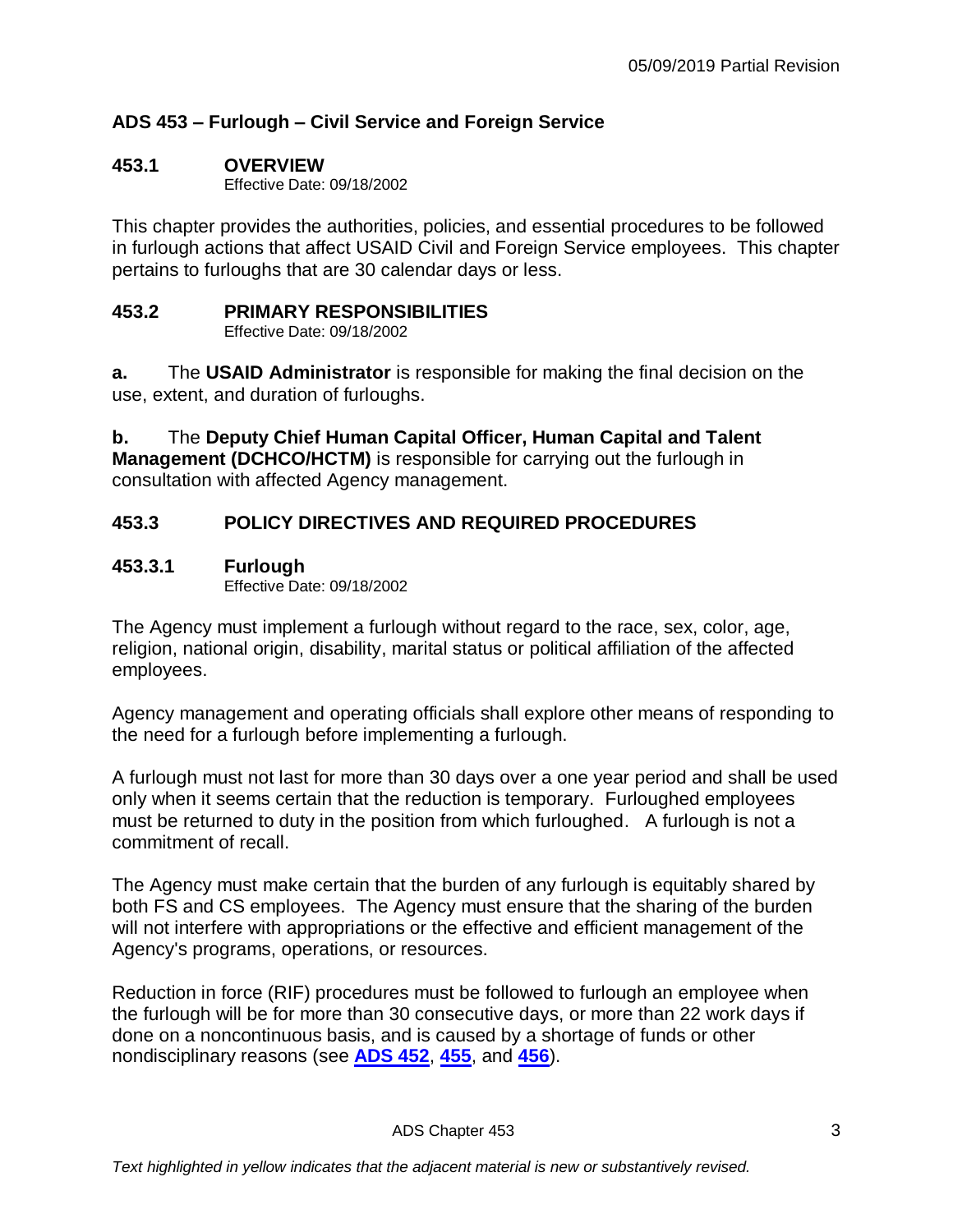The rights and entitlements of employees will be protected during periods of furlough as permitted by statute and regulation.

## <span id="page-3-0"></span>**453.3.2 Notice**

Effective Date: 09/18/2002

For furloughs of 30 days or less the employee will be given 30 days advance written notice by letter, cable, or other means stating the specific reasons for the furlough and its duration. There is an exception to the 30 days advance written notice and the opportunity to answer. The exception pertains to unforeseeable circumstances such as sudden emergencies requiring immediate curtailment of activities.

- **a.** The advance notice of a proposed furlough must include, but is not limited to:
	- **1.** Reason for furlough.
	- **2.** Maximum length of the furlough (more definite and detailed specifications if known, e.g. the specific dates and length of the furlough).
	- **3.** When some, but not all employees in a particular class or competitive level are being furloughed, the notice of proposal must state the basis for selecting a particular employee for furlough.
	- **4.** Notice that regulations and records pertinent to the action are available and location of such regulations and records.
	- **5.** Right of employees to respond within ten workdays to the proposed furlough. Extension of the ten workday time limit must be considered, provided the employee gives specific reasons for the requested extension.
	- **6.** Entitlement to a reasonable amount of official time to prepare response.
	- **7.** Entitlement to representation.
	- **8.** A statement of applicable appeal and grievance rights.
	- **9.** Prohibition of unpaid voluntary services.
- **b.** The advance written notice and opportunity to respond are not necessary for implementing a furlough without pay when the furlough is due to unforeseen emergency circumstances. Emergency circumstances are:
	- Lapses of appropriations,
	- Sudden breakdowns in equipment,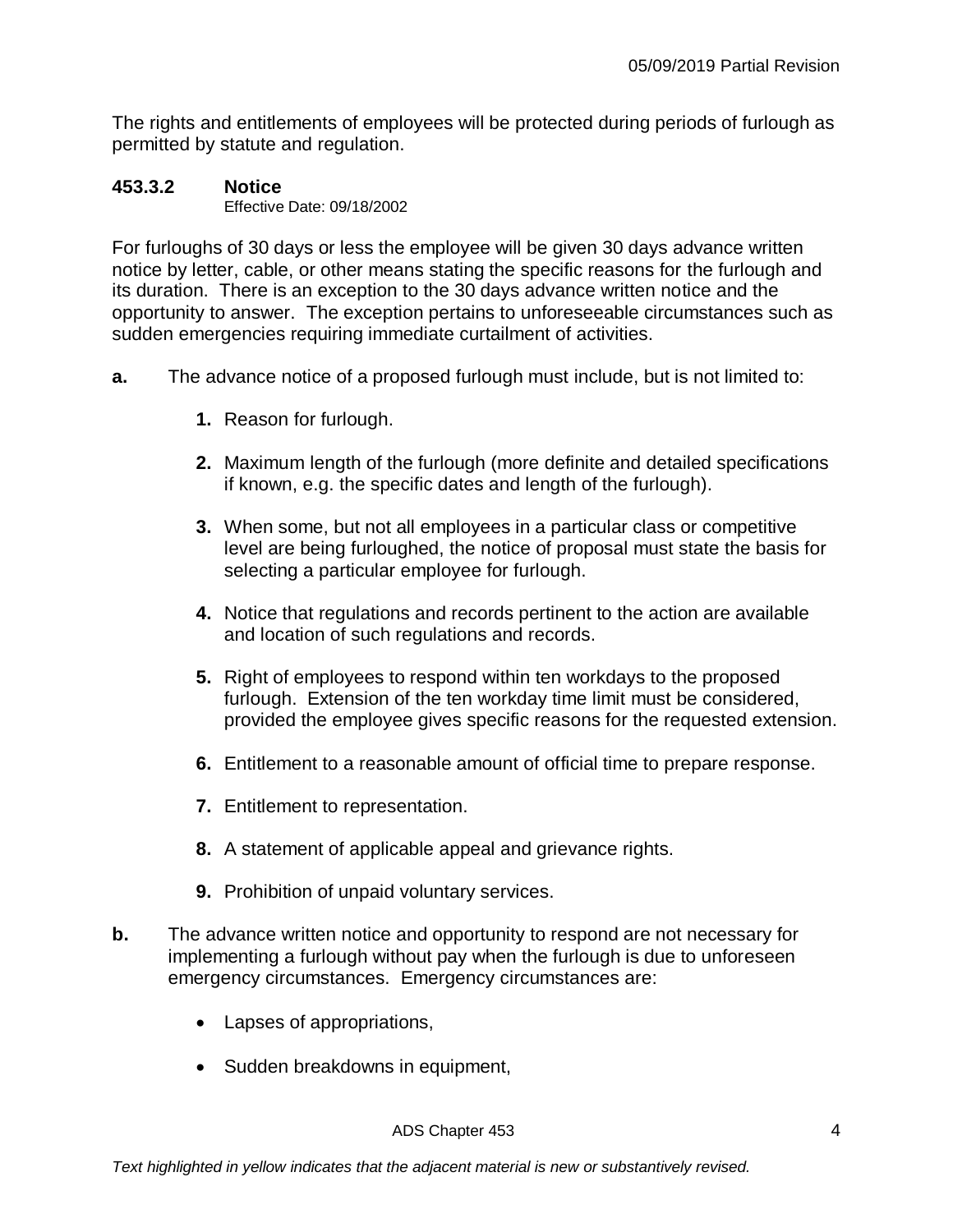- Acts of nature, or
- Other circumstances requiring immediate curtailment of activities.

In such cases, the Agency must provide employees as much written notice of furlough action as possible.

- **c.** Except for unforeseen and compelling circumstances, employees who wish to respond to the notice of a proposed furlough shall have up to ten workdays either orally or in writing. Written responses must be sent to the DCHO/HCTM together with documentary evidence in support of the appeal. When an employee gives an oral response, the Agency must make a written summary of the conversation. A copy of the summary must be provided to the employee for review. If corrections to the document are necessary, the employee must provide them as expeditiously as possible within three workdays. The DCHO/HCTM, or designee, shall make the final decision in each case.
- **d.** Each employee is entitled to a reasonable amount (normally up to four hours) of official time to prepare the response. Employee representatives shall be entitled to a reasonable amount of official time to assist employees with their responses. In making a response, employees have a right to the representative of their choice. However, the DCHO/HCTM retains the right to disallow the choice of an individual as a representative (i.e., including but not limited to conflict of interest). If a representative is disallowed, the Agency must fully state the reasons and provide the employee with reasonable time to find another representative. The Agency's decision will be submitted in writing at the earliest practical date or by the effective date of the furlough.
- **e.** The notice of final decision to furlough must include, but is not limited to:
	- **1.** Decision and the reasons;
	- **2.** Maximum length of furlough;
	- **3.** Prohibition on unpaid voluntary services; and
	- **4.** Information for employees as to how to submit for management's consideration the employee's preferences for alternate furlough days, if appropriate.

#### <span id="page-4-0"></span>**453.3.3 Employee Status While on Furlough**  Effective Date: 05/09/2019

**a.** Employees in a furlough status cannot be required to perform official duties, nor can the Agency accept the voluntary services of employees in furlough status.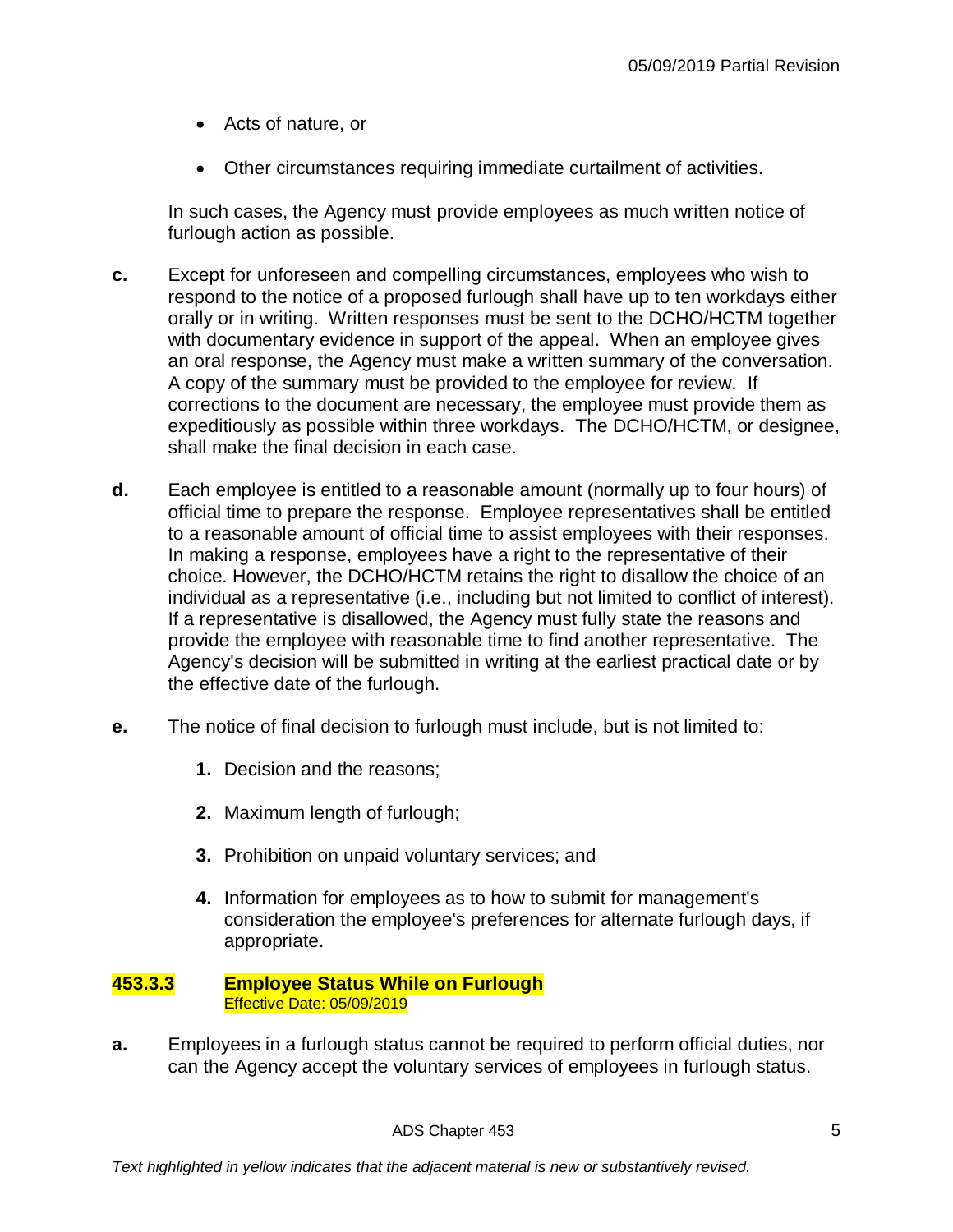- **b.** Employees on detail or other assignment whose salaries are not paid out of the Agency's operating expenses account are not subject to furlough when the reason for the furlough is a shortage of funds.
- **c.** Employees may engage in outside employment while on furlough subject to the limitations that would normally apply to such employment during normal operations. While USAID employees do not require pre-clearance to engage in outside employment, they must ensure that their outside employment is consistent with all ethics, conflict of interest, and Hatch Act restrictions. Employees should obtain Agency approval for outside employment if there is any possibility that the employment would create a potential conflict of interest or violate the Hatch Act. Requests for approval of outside employment, or questions regarding employee's ethical obligations, may be addressed at **ethics@usaid.gov**.
- **d.** Employees on court duty while on furlough may retain court pay.
- **e.** Employees cannot be furloughed on holidays.
- **f.** For career tenure, the first 30 calendar days of a furlough is creditable service.
- **g.** For severance pay, non-pay status is fully creditable for the 12-month continuous employment period requirement. An aggregate of six months non-pay status in a year is creditable service in the computation of severance pay.
- **h.** For completion of probation, an aggregate of 22 workdays in a non-pay status is creditable service. Non-pay status in excess of the authorized amount extends the qualifying period.
- **i.** Time spent in furlough status will count toward time-in-class calculations.
- **j.** For Civil Service within-grade increases an aggregate of two workweeks nonpay status in a waiting period is creditable service for steps 2, 3 and 4 of the; four workweeks for steps 5, 6 and 7; six workweeks for steps 8, 9, 10. For prevailing rate employees, an aggregate of one workweek non-pay status is creditable service for step 2; three weeks for step 3; four weeks for 4 and 5. For Foreign Service Entitlement to within-class increases remains unchanged by time in a furlough status.

## <span id="page-5-0"></span>**453.3.4 Leave While on Furlough**

Effective Date: 09/18/2002

An employee must not be placed on paid leave in lieu of furlough.

For annual and sick leave, an aggregate of no more than six months non-pay status in a year is creditable service in computing annual leave accrual rates.

ADS Chapter 453 6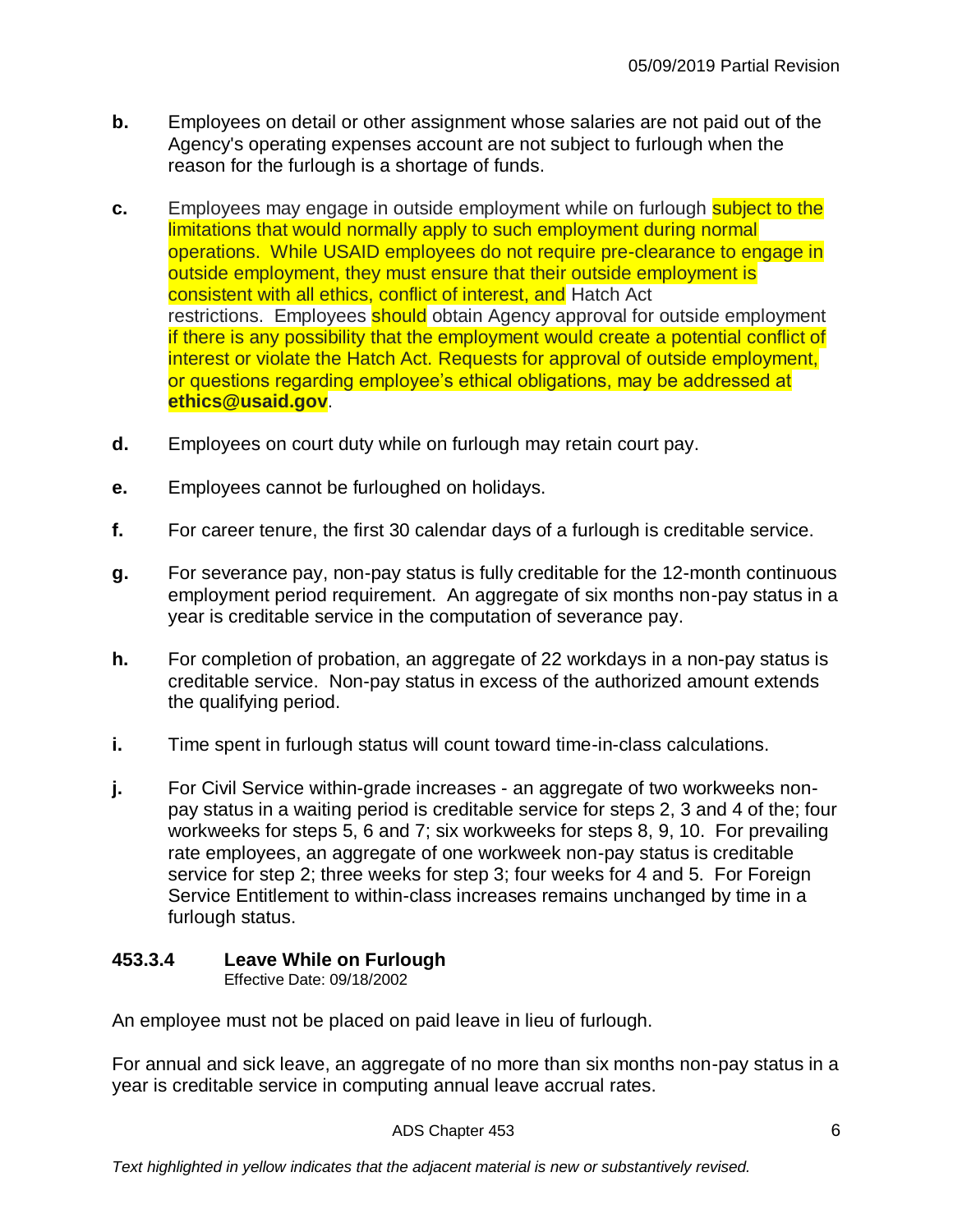## <span id="page-6-0"></span>**453.3.5 Benefits While on Furlough**

Effective Date: 09/18/2002

**Health Benefits:** Enrollment continues for 365 days with the government continuing payment of its contribution and employees paying for their share. The employee's share shall be deducted from any remaining biweekly pay; if pay is insufficient, the employee may pay the costs either during or after returning from a furlough by check or payroll deduction.

**Life Insurance:** Enrollment continues for 12 consecutive months without cost to the employee. Any premiums missed because of the furlough are paid by the government.

**Retirement:** For retirement purposes, an aggregate non-pay status of six months in any calendar year is creditable service. Coverage continues at no cost to the employee while in a non-pay status. When in a non-pay status for a portion of a pay period, contributions are adjusted in proportion to their basic pay.

## <span id="page-6-1"></span>**453.3.6 Employee Rights**

Effective Date: 09/18/2002

- **a.** The Agency must not separate a competing employee while an employee with lower retention standing at the same competitive level is on furlough.
- **b.** A reasonable effort must be made to accommodate expressed personal preferences of employees (e.g., a desire to combine leave without pay and furlough into a consecutive period or a desire to have some income every pay period) when scheduling furloughs to the extent that the proposal is consistent with work requirements and budgetary constraints.
- **c.** An employee who has been furloughed for more than 30 days may appeal to the Merit Systems Protection Board.
- **d.** Management's consideration for alternate employee furlough days is dependent management effectiveness, and safety concerns. Employee requests may include, but will not be limited to:
	- **1.** Continuous and discontinuous furlough dates,
	- **2.** Furlough date(s) to coincide with religious observances,
	- **3.** Furlough date(s) to coincide with the beginning or end of the employee's weekly tour of duty, and
	- **4.** Other "good cause" requests for a specific date(s) for furlough.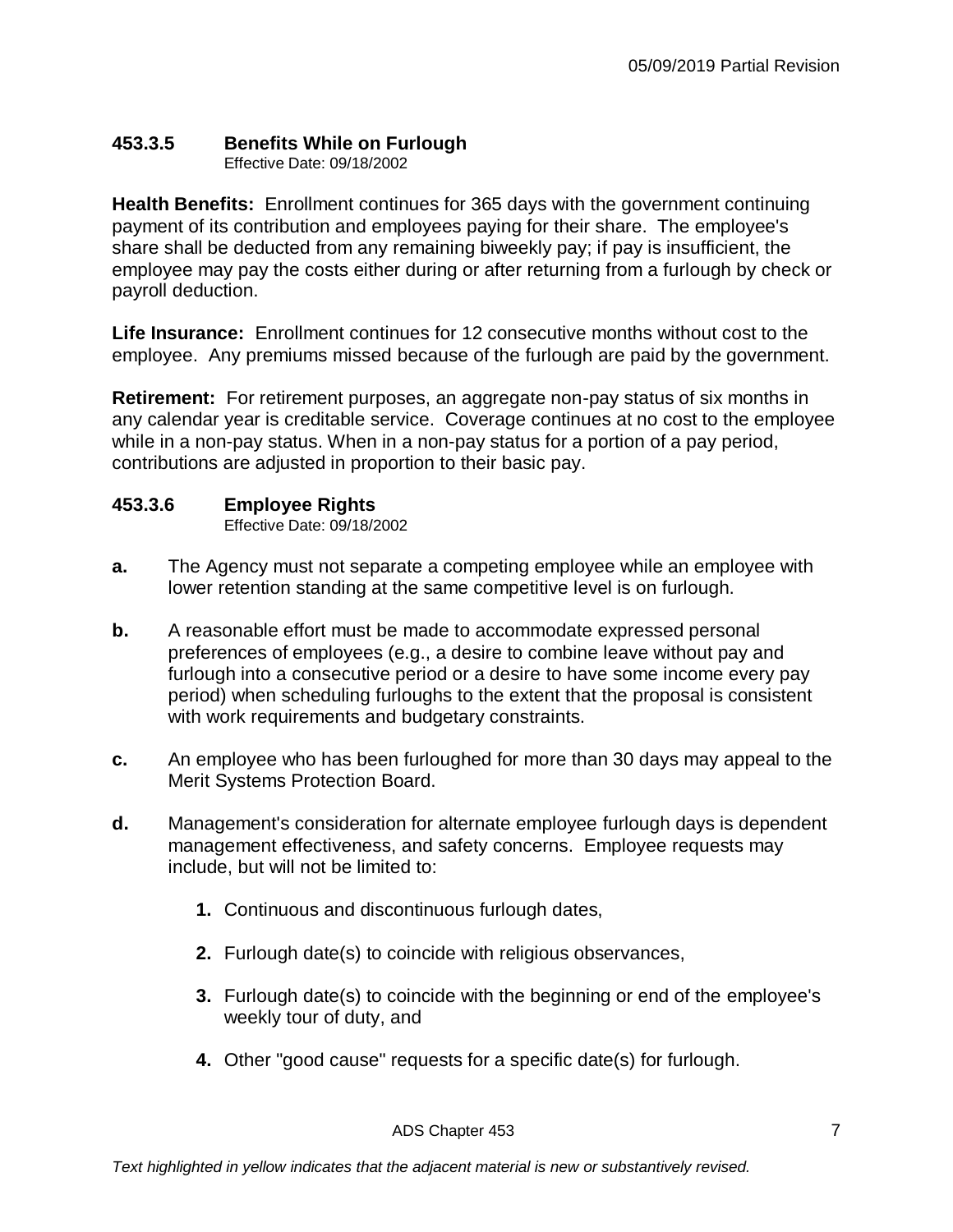Employees must be advised in writing of the reason(s), if a request is denied.

- **e.** Periods of furlough status shall be documented in accordance with established procedures for recording personnel actions (i.e., issuance of an SF-50).
- **f.** Requests for reconsideration of the Agency's decision must be submitted to the DCHO/HCTM. Every effort will be made to respond to requests for reconsideration within ten workdays. The request for reconsideration must address:
	- **1.** Changes in the employee's personal circumstances that warrant reconsideration and/or,
	- **2.** Substantive changes to previously provided information relating to the Agency's furlough implementation plans.

#### <span id="page-7-0"></span>**453.3.7 Furlough – Reduction-In-Force (RIF)** Effective Date: 09/18/2002

- **a.** The Agency may furlough or separate an employee only when the employee has no right of assignment to another position or turns down an offered position satisfying the assignment right. The Agency decides if a furlough is appropriate; if not, the employee is separated.
- **b.** The Agency must not separate a competing employee while an employee with lower retention standing in the same competitive level is on furlough.
- **c.** The Agency must not separate an employee through RIF while an employee with lower retention standing in the same competitive level is on furlough.
- **d.** If the situation changes and the Agency determines that a furloughed employee cannot be recalled within the one year period, the employee must be separated.
- **e.** If some, but not all, furloughed employees in a competitive level must be separated, then employees are selected for separation by retention standing beginning with the lowest standing employee. A new RIF notice of separation must be given to furloughed employees at least 30 days prior to the end of the one-year furlough period. The separation of a furloughed employee is a new RIF action and the required essential procedures must be followed (see **[ADS 452 CS](http://www.usaid.gov/ads/policy/400/452)  [RIF](http://www.usaid.gov/ads/policy/400/452)**, **[454 FS RIF](http://www.usaid.gov/ads/policy/400/454)**, and **[455 SES RIF](http://www.usaid.gov/ads/policy/400/455)**).

If a furloughed employee refuses or does not respond to an Agency notice to return to duty, the Agency may separate the employee by RIF effective on the specified date of recall. A new RIF notice of separation is not required.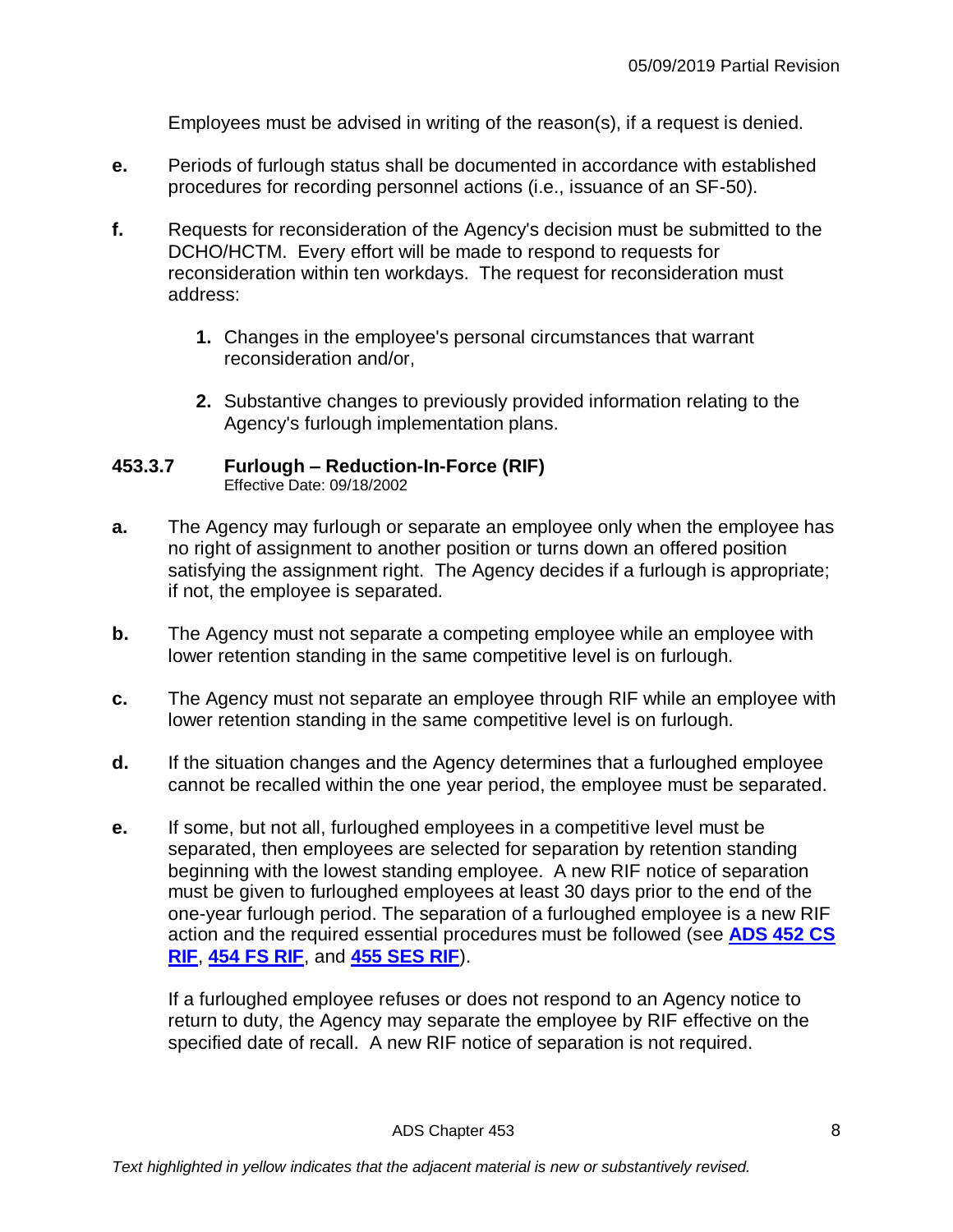## <span id="page-8-0"></span>**453.3.8 Recalling to Duty**

Effective Date: 09/18/2002

The Agency must recall employees to duty in the order of their retention standing, beginning with the highest standing employee.

f a law is enacted allowing retroactive payment for period of furlough, then the Agency will change the furlough days to administrative leave days, and compensate each employee accordingly.

## <span id="page-8-1"></span>**453.3.9 Excepted Service Employees**

Effective Date: 09/18/2002

Probationers, temporary employees, and non-preference eligibles in the excepted service shall be included in any Agency furlough.

## <span id="page-8-2"></span>**453.3.10 Limited Appointments**

Effective Date: 09/18/2002

Limited appointments must not be extended by the number of days in furlough status, nor can such an appointment be extended beyond the five-year maximum.

## <span id="page-8-3"></span>**453.3.11 Part-Time Employees**

Effective Date: 09/18/2002

Part-time employees must be furloughed in proportion to their schedule.

## <span id="page-8-4"></span>**453.3.12 Recruitment**

Effective Date: 09/18/2002

The Agency must not fill a position, except by internal placement, when an employee on furlough is qualified and available for a position at the same or lower grade from which furloughed.

## <span id="page-8-5"></span>**453.4 MANDATORY REFERENCES**

<span id="page-8-6"></span>**453.4.1 External Mandatory References**

Effective Date: 09/18/2002

- **a. [5 CFR 351, Reduction in Force](http://www.gpo.gov/fdsys/pkg/CFR-2011-title5-vol1/pdf/CFR-2011-title5-vol1-part351.pdf)**
- **b. [5 CFR 359, Removal from Senior Executive Service; Guaranteed Placement](http://www.gpo.gov/fdsys/pkg/CFR-2011-title5-vol1/pdf/CFR-2011-title5-vol1-part359.pdf)  [in Other Personnel Systems](http://www.gpo.gov/fdsys/pkg/CFR-2011-title5-vol1/pdf/CFR-2011-title5-vol1-part359.pdf)**
- **c. [5 CFR 752, Adverse Actions](http://www.gpo.gov/fdsys/pkg/CFR-2011-title5-vol2/pdf/CFR-2011-title5-vol2-part752.pdf)**
- **d. 5 U.S.C. [75, Adverse Actions](http://uscode.house.gov/)**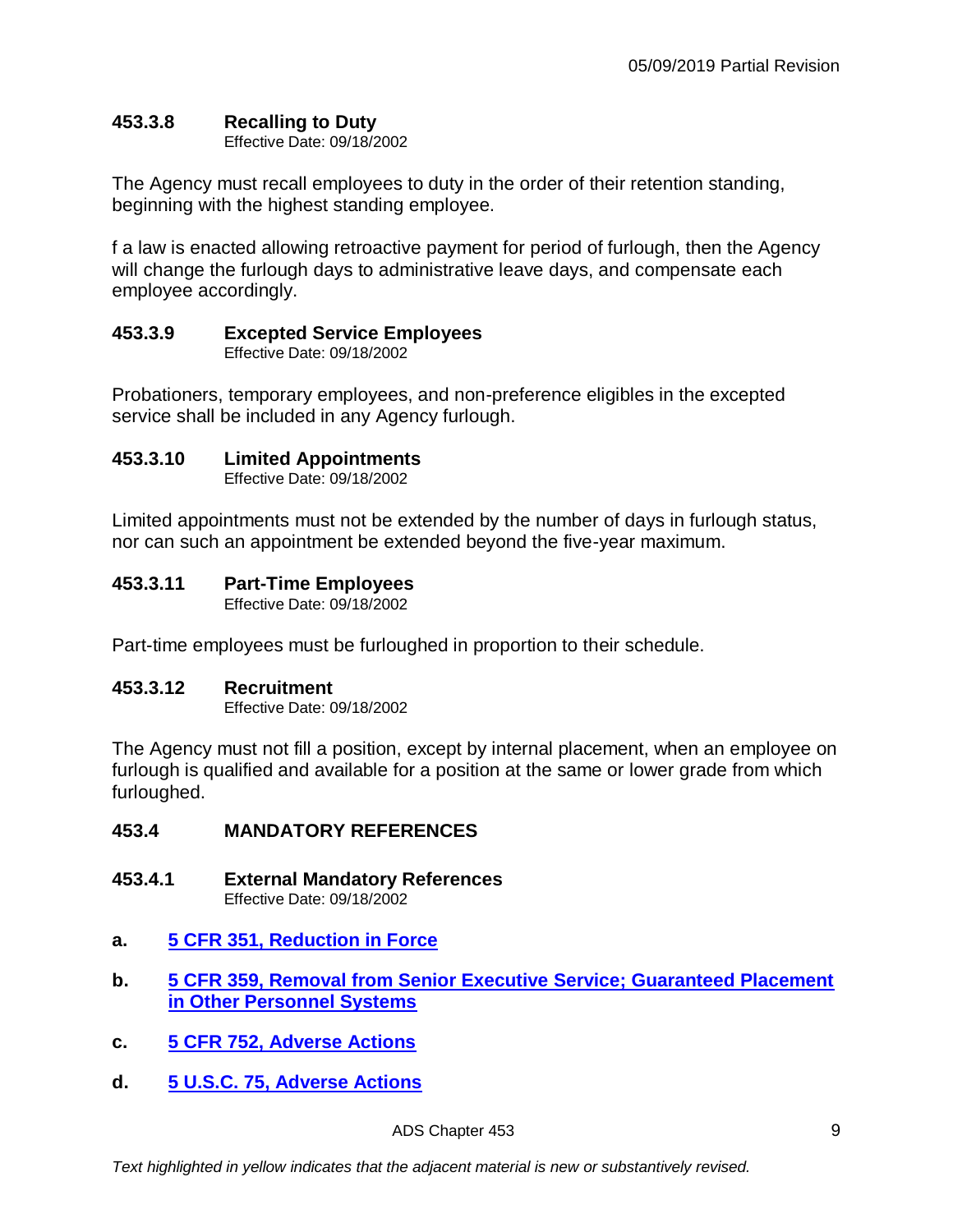- **e. 5 U.S.C. [3501, Definitions](http://uscode.house.gov/view.xhtml?req=(title:5%20section:3501%20edition:prelim)%20OR%20(granuleid:USC-prelim-title5-section3501)&f=treesort&edition=prelim&num=0&jumpTo=true)**
- **f. 5 U.S.C. [3502, Order of retention](http://uscode.house.gov/view.xhtml?req=(title:5%20section:3502%20edition:prelim)%20OR%20(granuleid:USC-prelim-title5-section3502)&f=treesort&edition=prelim&num=0&jumpTo=true)**
- **g. 5 U.S.C. [3503, Transfer of Functions](http://uscode.house.gov/view.xhtml?req=(title:5%20section:3503%20edition:prelim)%20OR%20(granuleid:USC-prelim-title5-section3503)&f=treesort&edition=prelim&num=0&jumpTo=true)**
- **h. 5 U.S.C. [3504, Preference eligibles](http://uscode.house.gov/view.xhtml?req=(title:5%20section:3504%20edition:prelim)%20OR%20(granuleid:USC-prelim-title5-section3504)&f=treesort&edition=prelim&num=0&jumpTo=true)**
- **i. 5 U.S.C. [3595a, Furlough in the Senior Executive Service](http://uscode.house.gov/view.xhtml?req=(title:5%20section:3595%20edition:prelim)%20OR%20(granuleid:USC-prelim-title5-section3595)&f=treesort&edition=prelim&num=0&jumpTo=true)**
- **j. 22 U.S.C. [3921, Administration by Secretary of State](http://uscode.house.gov/view.xhtml?req=(title:22%20section:3921%20edition:prelim)%20OR%20(granuleid:USC-prelim-title22-section3921)&f=treesort&edition=prelim&num=0&jumpTo=true)**
- **k. 22 U.S.C. [3925, Compatibility between Foreign Service and other](http://uscode.house.gov/view.xhtml?req=(title:22%20section:3925%20edition:prelim)%20OR%20(granuleid:USC-prelim-title22-section3925)&f=treesort&edition=prelim&num=0&jumpTo=true)  [Government personnel systems](http://uscode.house.gov/view.xhtml?req=(title:22%20section:3925%20edition:prelim)%20OR%20(granuleid:USC-prelim-title22-section3925)&f=treesort&edition=prelim&num=0&jumpTo=true)**
- **l. 22 U.S.C. [3926, Regulations](http://uscode.house.gov/view.xhtml?req=(title:22%20section:3926%20edition:prelim)%20OR%20(granuleid:USC-prelim-title22-section3926)&f=treesort&edition=prelim&num=0&jumpTo=true)**
- <span id="page-9-0"></span>**453.4.2 Internal Mandatory References** Effective Date: 09/18/2002

There are no Internal Mandatory References for this chapter.

#### <span id="page-9-1"></span>**453.5 ADDITIONAL HELP**

Effective Date: 09/18/2002

There are no Additional Help documents for this chapter.

#### <span id="page-9-2"></span>**453.6 DEFINITIONS**

Effective Date: 09/18/2002

See the **[ADS Glossary](http://www.usaid.gov/ads/policy/glossary)** for all ADS terms and definitions.

#### **competitive level**

A grouping of all positions within a competitive area which are in the same grade (or occupational level) and classification series, and which are similar enough in duties, qualification requirements, pay schedule, and working conditions so that reassignment of one employee to any other position within that level may occur without undue interruption. (**[Chapter 452](https://www.usaid.gov/ads/policy/400/452)**, 453)

#### **furlough**

For the purposes of this chapter, the placement of an employee in a temporary nonduty and nonpay status for more than 30 consecutive calendar days, or more than 22 workdays if done on a discontinuous basis, but for not more than one year. (**[Chapter](https://www.usaid.gov/ads/policy/400/452)  [452](https://www.usaid.gov/ads/policy/400/452)**, 453)

#### **notice period**

The initial period stipulated in the original notice issued to employees which tells the

ADS Chapter 453 10